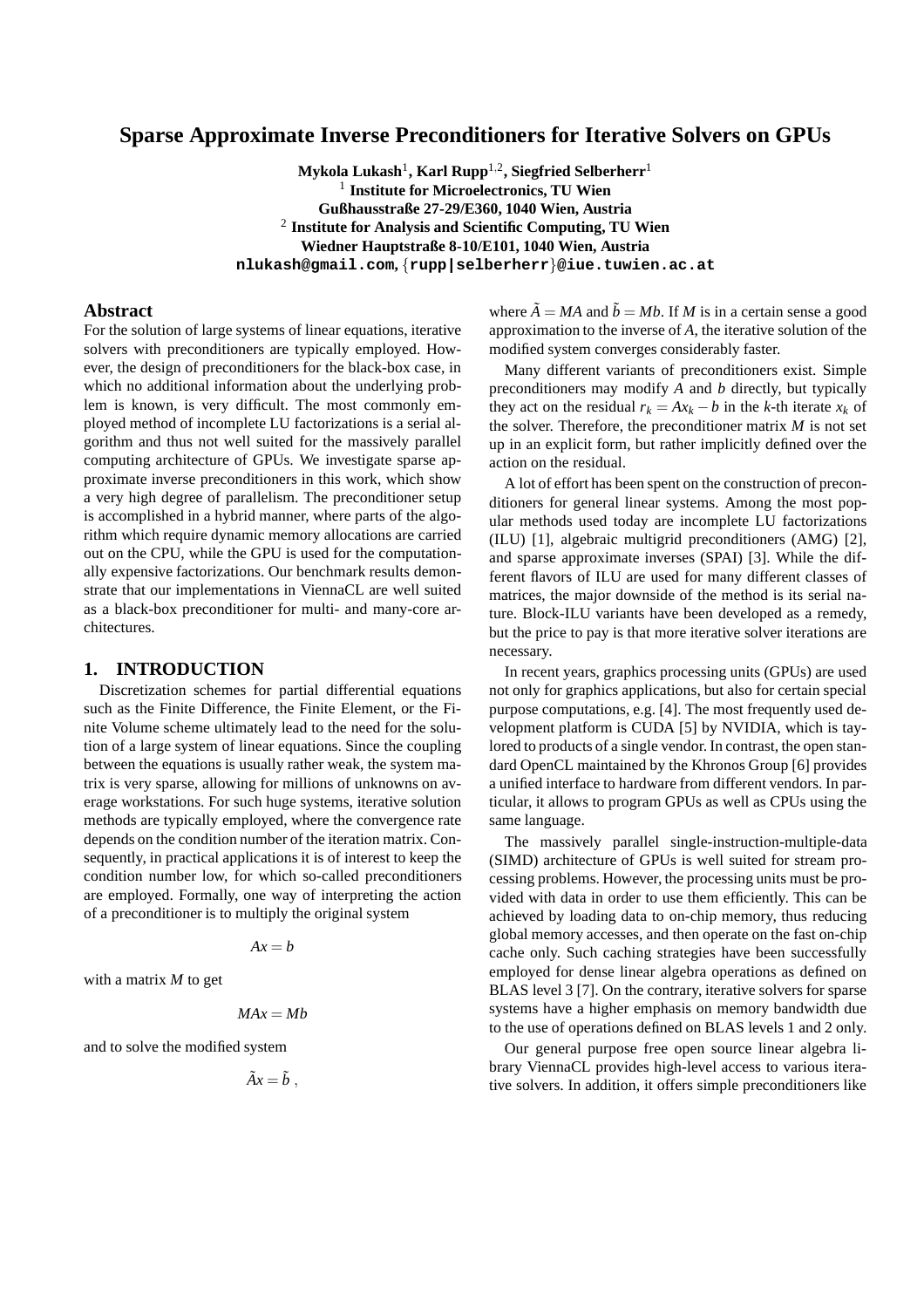a Jacobi preconditioner [1] with full GPU acceleration. The ILU preconditioner provided with ViennaCL is due to its serial nature currently always executed on the CPU, causing a lot of data transfer overhead between CPU and GPU. To remove this bottleneck, this work presents the results obtained from the implementation of two SPAI preconditioners: First, a SPAI implementation as proposed by Grote and Huckle [3] suitable for general matrices is considered, and second a factored SPAI (FSPAI) variant suitable for symmetric positive definite matrices [9] is presented.

## **2. SPAI**

First we recapitulate the most important concepts of SPAI. In particular, the main advantages are as follows:

- SPAI is inherently parallel, because each column (or row respectively) of the preconditioner matrix *M* can be processed in parallel.
- SPAI can autonomously identify new entries for the sparsity pattern of the preconditioner matrix *M*.
- The application of SPAI to the current residual in iterative solvers reduces to a matrix-vector product, which can be well parallelized [10, 11].

Therefore, both the setup of the preconditioner as well as the application to the residual allow for a massively parallel execution model.

#### **2.1. Static SPAI - Theoretical Background**

The essence of the SPAI algorithm is to determine a sparse matrix *M* which minimizes

$$
||AM - I||_F^2, \t(1)
$$

where *M* has a prescribed non-zero pattern, *I* denotes the identity matrix and  $\|\cdot\|_F$  denotes the Frobenius norm. It should also be noted that *M* recovers the inverse of *A*, if no restriction on the non-zero pattern of *M* is imposed.

The parallel nature of SPAI can be readily seen when rewriting (1) as

$$
||AM - I||F2 = \sum_{k=1}^{n} ||(AM - I)ek||22 = \sum_{k=1}^{n} ||Am_k - e_k||22,
$$
 (2)

where  $m_k$  denotes the *k*-th column of *M* and analogously  $e_k$ denotes the *k*-th column of the identity matrix *I*. Each summand in (2) represents an independent least-squares problem for one column  $m_k$  of  $M$ . For the solution of each of the leastsquares problems, a *QR* decomposition is employed.

Typical choices for the sparsity pattern of *M* are a diagonal pattern or the pattern of *A*. Inspired by Neumann series and similar to ILU preconditioners, the patterns of  $A^2$  and  $A^3$  can

also be used, provided that the pattern of the matrix powers can be computed efficiently. As outlined in the next section, the possibility to dynamically update the non-zero pattern of *M* makes the choice of the initial pattern less crucial.

For a column  $m_k$  of  $M$  it is sufficient to consider the index set  $\mathcal{I}_k$  for the non-zeros of  $m_k$ :

$$
\mathcal{J}_k = \left\{ j \in \{1,\ldots,n\} : m_k(j) \neq 0 \right\}
$$

We denote the cardinality of  $\mathcal{I}_k$  with  $q$ .

Similarly, for the matrix-vector product *Am<sup>k</sup>* only the columns of *A* with indices from the set  $\mathcal{I}_k$  may lead to nonzero contributions. We denote with  $I_k$  the set of non-zero rows of the submatrix matrix  $A(., \mathcal{J}_k)$ :

$$
I_k = \left\{ i \in \{1, ..., n\} : \sum_{j \in \mathcal{I}} |a_{ij}| \neq 0 \right\}.
$$

Consequently, it is sufficient to consider the minimization problem on the condensed sytem  $A(I_k, \mathcal{J}_k)$ . We introduce the following abbreviations:

$$
\hat{A}_k = A(I_k, \mathcal{I}_k) \in \mathbb{R}^{p \times q}
$$

$$
\hat{m}_k = m_k(\mathcal{I}) \in \mathbb{R}^{q \times 1}
$$

$$
\hat{e}_k = e_k(I) \in \mathbb{R}^{p \times 1}
$$

The least-squares problem can then be written in the compact form

$$
\min_{\hat{m}_k} \|\hat{A}\hat{m}_k - \hat{e}_k\|_2, \quad k = 1,\ldots,n
$$

Usually, the matrix  $\hat{A}$  is dense and in typical matrices obtained from linear finite element discretizations the dimensions of the blocks are in the range  $p = 20, \ldots, 40$  and  $q = 10, \ldots, 20$ , which is small enough for GPU caches. If *A* is a regular matrix,  $\hat{A}_k$  has full rank  $q$ , and we can use  $QR$  decomposition for solving the least-squares problems. The non-zero entries of  $m_k$  are then computed as

$$
\hat{c} = Q^T \hat{e}_k ,
$$
  

$$
\hat{m}_k = R(Q, Q)^{-1} \hat{c}(Q) , Q = \{1, ..., q\}
$$

The matrix-vector product with  $Q<sup>T</sup>$  is carried out implicitly using the chain multiplication of Householder reflections determined by the Householder vectors stored in the lowertriangular part of the matrix *R*.

#### **2.2. Dynamic SPAI**

The ability of dynamically updating the sparsity pattern of the preconditioner matrix *M* adds considerably to the attractiveness of the method. For a given preconditioner *M* with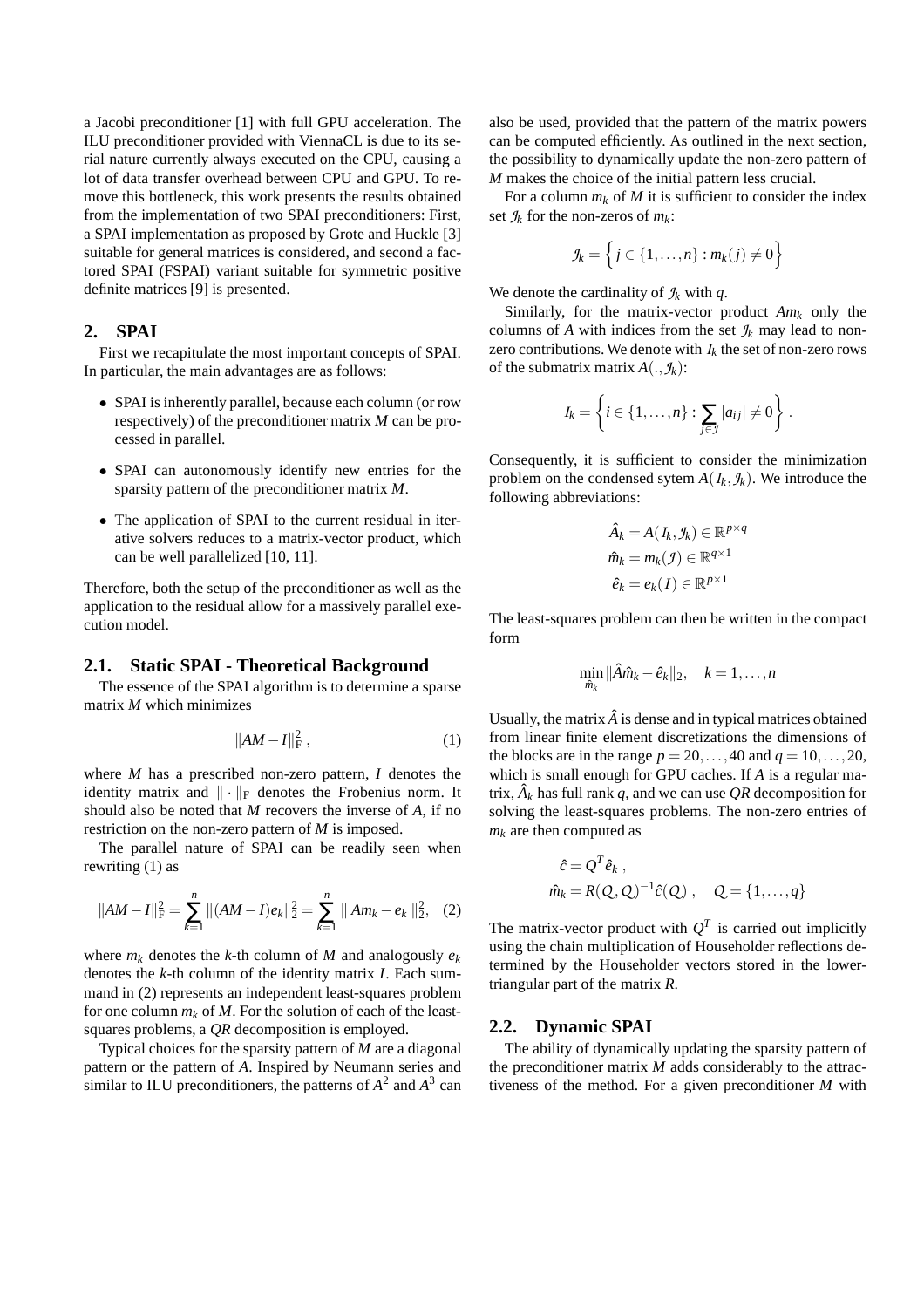$k$ -th column  $m_k$ , the contribution to the residual is found from (2) as

$$
r_k = Am_k - e_k.
$$

If  $r_j = 0, \forall j = 1, \dots, n$ , then clearly  $M = A^{-1}$ . However, since the inverse of a sparse matrix is typically dense, the residual vector is non-zero in most cases. We denote the set of indices of non-zero entries of *r<sup>k</sup>* by

$$
\mathcal{L}_k = \Big\{ l : r_l \neq 0 \Big\}.
$$

For each  $l \in L_k$  the set of column-indices for the non-zero entries in the *l*-th row of *A* is

$$
\mathcal{N}_l = \Big\{ j : a_{lj} \neq 0 \Big\}.
$$

Thus, only indices in  $\mathcal{N}_l$  are new candidates for the new nonzero pattern in  $m_k$  for the elimination of the respective nonzero value in  $r_k$ . The union of all sets  $\mathcal{N}_l$  for all  $l \in \mathcal{L}_k$  is the set of indices that can reduce the Euclidean norm of the residual vector:

$$
\tilde{\mathcal{I}} = \bigcup_{l \in \mathcal{L}} \mathcal{N}_l.
$$

Since the residual norm  $||r_k||_2$  must be reduced, we note that new entries are obtained by a solution of the onedimensional minimization problem:

$$
\min_{\mu_j} ||A(m_k + \mu_j e_j) - e_k|| = \min_{\mu_j} ||r_k + \mu_j A e_j||_2
$$

Denoting the *j*-th column of *A* with  $a_j$ , there holds  $Ae_j = a_j$ and we obtain the term

$$
\min_{\mu_j} \|r_k + \mu_j a_j\|_2^2 \Leftrightarrow \|r_k\|_2^2 + 2\mu_j \langle r_k, a_j \rangle + \mu_j^2 \|a_j\|_2^2 = 0.
$$

The minimizer is

$$
\mu_j=-\frac{\langle r_k,a_j\rangle}{\|a_j\|_2^2}.
$$

For each of the potential new index  $s$  from  $\mathcal{N}_j$  to be added to the index set  $\mathcal{I}_k$ , one consequently computes the tentative new residuals

$$
||r_k||_2^2 - \frac{\langle r_k, a_j \rangle^2}{||a_j||_2^2},
$$

for which it suffices to consider

$$
\rho_s = \frac{\langle r_k, a_j \rangle^2}{\|a_j\|_2^2}
$$

as a criterion for acceptance of the new index. There are several strategies on the selection of the new indices possible:

Either one takes only indices with the largest values of  $\rho_s$ , or indices are selected based on a specified threshold. As a consequence, the set *I* is enlarged by  $\tilde{I}$ , where  $\tilde{I}$  is set of non-zero rows in  $A(., \mathcal{J} \cup \tilde{\mathcal{J}})$ , resulting in the extended Least Squares problem

$$
\overline{A} = A(I \cup \tilde{I}, \mathcal{J} \cup \tilde{\mathcal{I}}) \in \mathbb{R}^{(p+\tilde{p}) \times (q+\tilde{q})}
$$

where  $\tilde{p} = |\tilde{I}|$  and  $\tilde{q} = |\tilde{q}|$ . The new matrix  $\tilde{A}$  can be factorized as

$$
\tilde{A} = \begin{pmatrix} \hat{A} & A(I, \tilde{J}) \\ 0 & A(\tilde{I}, \tilde{J}) \end{pmatrix} = \begin{pmatrix} Q & 0 \\ 0 & I_{\tilde{p}} \end{pmatrix} \begin{pmatrix} R & Q_1^T A(I, \tilde{J}) \\ 0 & Q_2^T A(I, \tilde{J}) \\ 0 & A(\tilde{I}, \tilde{J}) \end{pmatrix}
$$

$$
= \begin{pmatrix} Q & 0 \\ 0 & I_{\tilde{p}} \end{pmatrix} \begin{pmatrix} R & B_1 \\ 0 & B_2 \end{pmatrix} ,
$$

which allows for a reuse of the compuations from the previous QR factorization step. Only a QR factorization of the new block  $B_2 \in \mathbb{R}^{p+\tilde{p}-q \times \tilde{q}}$  is required. In order to keep the size of  $B_2$  and thus the computational effort under control, a practical guideline is to limit the number of new entries by the number of non-zero entries in the initial column *mk*.

#### **2.3. SPAI - Implementation**

Since the action of the SPAI preconditioner on the residual is a sparse matrix-vector multiplication, which has already been studied extensively [10, 11], it is sufficient to focus the discussion of implementation details on the preconditioner setup phase. Due to the high degree of parallelism of SPAI, every column of *M* can be computed independently during the setup. Therefore, purely CPU-based implementations of SPAI are easily obtained using compiler-based approaches such as OpenMP [12] or library-based threading-approaches such as the Boost.thread library [13]. A direct implementation of SPAI on GPUs, however, is hampered by the observation that the cardinality of the index sets  $I_k$  and  $\mathcal{I}_k$  cannot be obtained a-priori. Since dynamic memory allocation on GPUs using OpenCL is not possible by now, expensive scans for the required memory would be necessary. Therefore, the index sets  $I_k$  and  $\mathcal{I}_k$  are set up on the CPU and then copied to GPU. After that, the matrices  $A(I_k, \mathcal{I}_k)$  are set up.

The massively parallel architecture of GPUs suggests to solve all Least Squares problems simultaneously. However, overall memory requirements induced by the Least Squares problems may soon exceed the limited GPU RAM, thus only a subset can be processed at the same time. In our implementation the overall memory requirements on the GPU are computed from the size of the index sets  $I_k$  and  $\mathcal{I}_k$ . If GPU RAM turns out to be too small, the work load is split into two chunks of equal size, which are processed one after another on the GPU. This strategy is then applied in a recursive manner to each of the two chunks.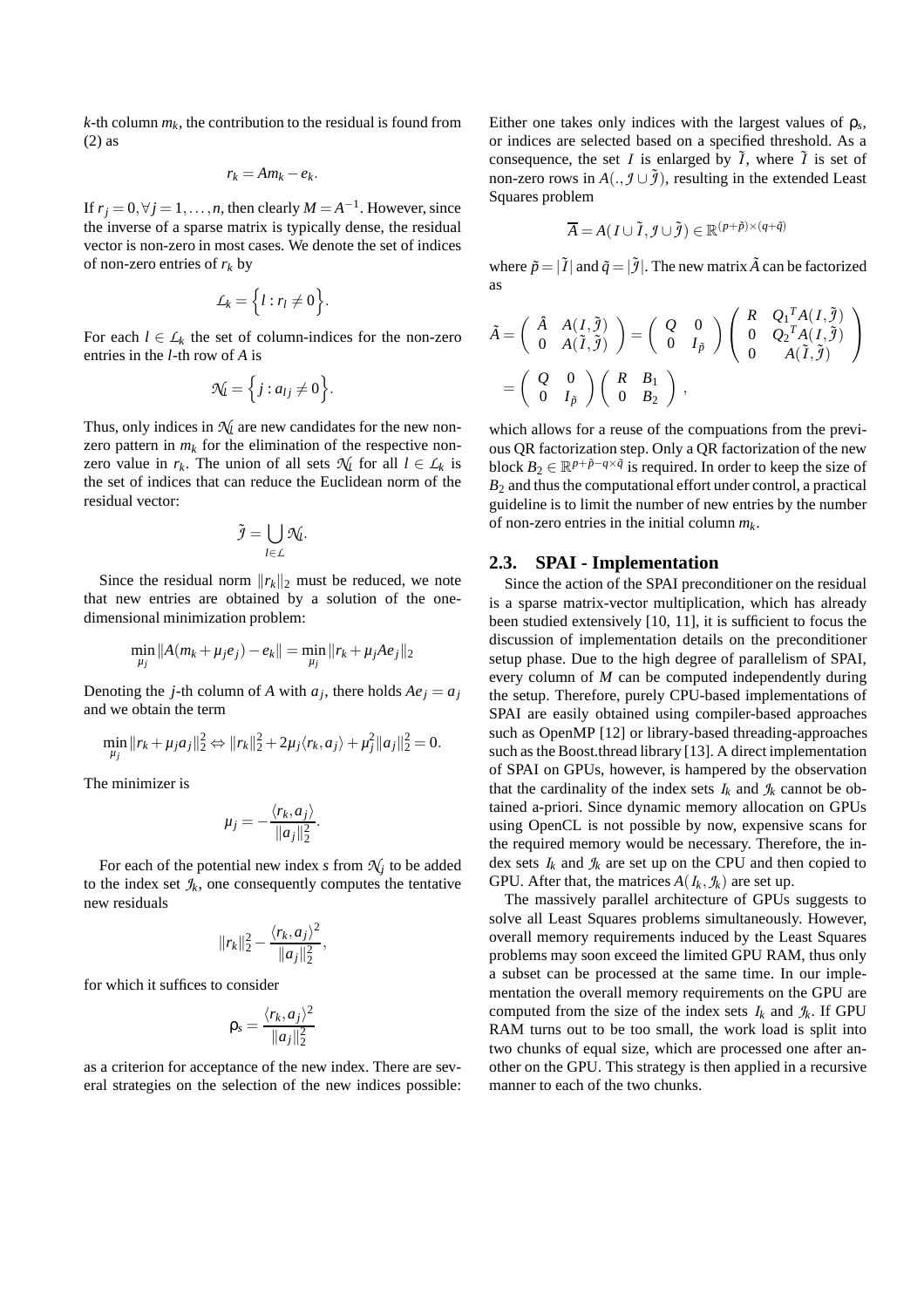Due to the high degree of parallelism still present in each of the chunks, the full Least Squares problem including the QR factorizations of the blocks  $A(I_k, \mathcal{I}_k)$  is carried out on the GPU. For the better utilization of the SIMD architecture of GPUs, one thread per column of each block is used, so that each work group factors one SPAI block. After that, results are copied back to CPU RAM and the residual vector is computed. If the Euclidean norm of the residual is higher than a prescribed tolerance, sparsity pattern updates are carried out as described in the previous section.

To summarize, our implementation of SPAI for a given initial sparsity pattern is as follows:

- 1. Determine the index sets  $I_k$  and  $\mathcal{I}_k$  for each  $k = 1, \ldots, n$ .
- 2. Compute the memory consumption of the *n* Least Squares problems and split the work load into chunks.
- 3. For each chunk, assemble the matrices  $\hat{A}_k$  and compute the solution of the Least Squares problems using QR factorization.
- 4. Copy the results back to CPU RAM and compute the residuals.
- 5. If further pattern updates are required, compute the augmented index sets  $\tilde{I}$  and  $\tilde{J}$ , otherwise go to 8.
- 6. Assemble the new entries in the augmented Least Squares matrix and compute the solution reusing previous QR factorizations.
- 7. Go back to 4.
- 8. Write all entries computed in the chunk to *M*.

### **3. FSPAI**

SPAI only requires regularity of the input matrix *A*. However, there is a price to pay for this universality: First, due to the independent computation of the entries in the preconditioner matrix *M*, it may happen that *M* does not have full rank. While this is unlikely to happen in practise because of round-off errors, it may still lead to poor convergence rates of iterative solvers. Moreover, if the system matrix *A* is symmetric, *M* will be non-symmetric in general, hence more expensive iterative solvers for non-symmetric matrices have to be employed.

In many cases the system matrix *A* is symmetric and positive definite, for which the conjugate gradient algorithm [14] can be used as an iterative solver. Clearly, it is desireable to preserve symmetry and positive definiteness of the system when using a preconditioner. For this purpose, a variant of SPAI based on the Cholesky factorization  $A = L_A L_A^T$  of the system matrix has been developed [15], which is commonly referred to as factored sparse approximate inverse (FSPAI) preconditioner.

#### **3.1. Static FSPAI**

Similar to SPAI, we first consider FSPAI for a static nonzero pattern of the preconditioner. In this section we focus on the description of FSPAI for a given pattern. Again, typical initial patterns for *M* like that of *A*,  $A^2$  or  $A^3$  often provide good results even without additional pattern update step.

For a symmetric positive definite system matrix *A* there exists the Cholesky factorization  $A = L_A L_A^T$ , where  $L_A$  is the unknown Cholesky factor. Consequently, we seek for a matrix *M* such that

$$
M = LL^T \approx A^{-1} \leftrightsquigarrow L \approx L_A^{-1}
$$

*L* can be obtained via Frobenius norm minimization [9]

$$
\min_{L} \|L_A L - I\|_F
$$

and then normalized such that  $diag(L<sup>T</sup>AL) = I$ . As in SPAI, this initially sparse problem can be reduced to multiple dense problems. In addition, the non-zero pattern of *L* is restricted to the lower triangular part. As suggested in [16], the Frobenius norm minimization is replaced by the minimization of the Kaporin functional

$$
\min_{L} \frac{\frac{1}{n} \text{trace}(L^T A L)}{\text{det}(L^T A L)^{\frac{1}{n}}},\tag{3}
$$

which allows for a more compact form of the minimization algorithm.

Let us denote the *k*-th column of *L* by  $l_k$ , and the allowed non-zero pattern in  $l_k$  by  $\mathcal{I}_k$ , with  $\tilde{\mathcal{I}}_k = \mathcal{I}_k \setminus \{k\}$ . Then

$$
l_k(\tilde{\mathcal{J}}_k) = -l_{kk}A(\tilde{\mathcal{J}}_k, \tilde{\mathcal{J}}_k)^{-1}A(\tilde{\mathcal{J}}_k, k) ,
$$

with

$$
l_{kk}^{2} = \frac{1}{A(k,k) - A(\tilde{\mathcal{J}}_{k},k)^{T} A(\tilde{\mathcal{J}}_{k},\tilde{\mathcal{J}}_{k})^{-1} A(\tilde{\mathcal{J}}_{k},k)}.
$$

Consequently, the algorithm for the computation of the *k*-th column of *L* can be compactly written as:

$$
y_k = A(\tilde{\mathcal{J}}_k, \tilde{\mathcal{J}}_k)^{-1} A(\tilde{\mathcal{J}}_k, k) \tag{4}
$$

$$
l_{kk} = \frac{1}{\sqrt{A(k,k) - A(\tilde{J}_k, k)^T y_k}}
$$
(5)

$$
l_k(\tilde{J}_k) = -l_{kk}y_k
$$
  
\n
$$
l_k(\tilde{J}_k) = -l_{kk}y_k
$$
\n(6)

As for SPAI, the columns of *L* can be computed in parallel.

The linear system (4) is solved by a Cholesky factorization of  $A(\tilde{\mathcal{J}}_k, \tilde{\mathcal{J}}_k)$ . Similar to the QR-factorization for the SPAI algorithm, the Cholesky decomposition is the computationally expensive part of FSPAI, since the complexity rises with the third power of the block matrix sizes.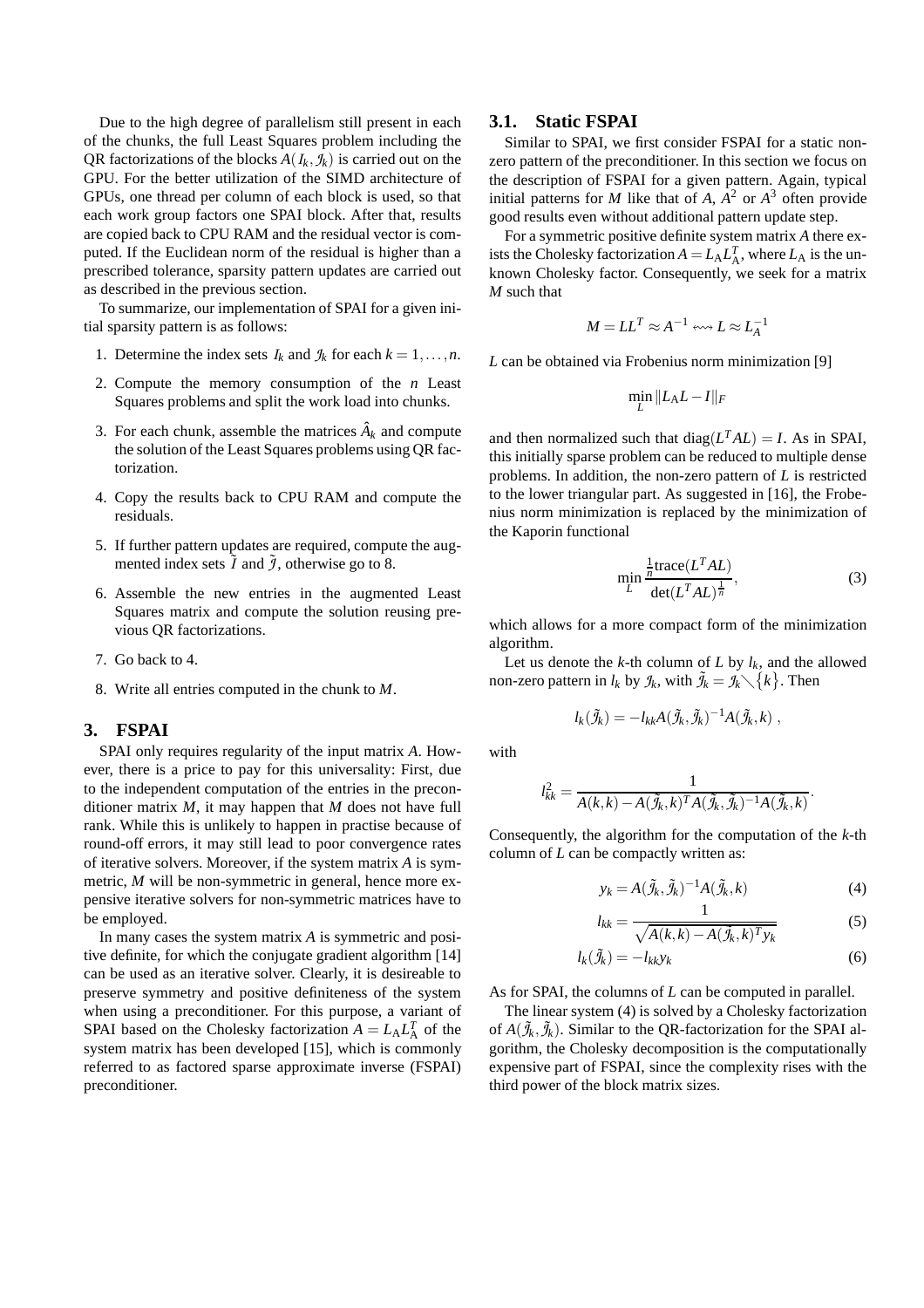### **3.2. Dynamic FSPAI**

In analogy to SPAI, an automatic non-zero pattern update is available for FSPAI [15]. Again, the key is a one-dimensional minimization problem for the update of the Cholesky factor. Minimization of the updated Kaporin functional

$$
\min \frac{\frac{1}{n} \text{trace}((L^T + \lambda_j e_k e_j^T) A (L + \lambda_j e_j e_k^T))}{\text{det}((L^T + \lambda_j e_k e_j^T) A (L + \lambda_j e_j e_k^T))^{\frac{1}{n}}}
$$

with respect to the Cholesky factor perturbed in the *k*-th column with  $l_k + \lambda_j e_j$  leads to

$$
\lambda_j = -\frac{A(j, \mathcal{I}_k)l_k(\mathcal{I}_k)}{A(j, j)}
$$

.

The difference to the original Kaporin functional (3) is

$$
\frac{\frac{1}{n}}{\det(A)^{\frac{1}{n}}(L(1,1)\cdots L(n,n))^{\frac{2}{n}}}\cdot\tau_j,
$$

hence the main criterion for adding new entries to the sparsity pattern is the factor

$$
\tau_j = \frac{(A(j, \mathcal{J}_k)l_k(\mathcal{J}_k))^2}{A(j,j)}.
$$

The larger the value  $\tau_j$  is, the more the Kaporin functional is reduced, if the *j*-th entry will be added to the non-zero pattern of  $\mathcal{I}_k$ .

Similar to pattern updates with SPAI, several update strategies are possible [15]. Again, a typical choice is to restrict the maximum number of new indices per update to the initial number of non-zero entries in the respective column of *L*. Let  $\tilde{J}_1$  denote a given index set, and  $\tilde{J}_2$  the updated index set ordered such that the first elements in  $\tilde{\mathcal{I}}_2$  are given by the entries in  $\tilde{J}_1$ . Writing  $A_1 := A(\tilde{J}_1, \tilde{J}_1)$  and  $A_2 := A(\tilde{J}_2, \tilde{J}_2)$ , the Cholesky factorization of  $A_2$  can be obtained from that of  $A_1$ as

$$
A_2 = \begin{pmatrix} A_1 & B \\ B_T & C \end{pmatrix} = \begin{pmatrix} L_1 & 0 \\ U & L_2 \end{pmatrix} \begin{pmatrix} L_1^T & U^T \\ 0 & L_2^T \end{pmatrix} = \begin{pmatrix} L_1 L_1^T & L_1 U^T \\ U L_1^T & L_2 L_2^T + U U^T \end{pmatrix} \,,
$$

where the matrices *B* and *C* arise due to the augmented index  $\widetilde{J}_2$ . Now, *U* can be obtained from the equation  $B = L_1 U^T$ . Then, since

$$
C = UUT + L2L2T
$$
  
\n
$$
\Leftrightarrow L2L2T = C - UUT,
$$

it is sufficient to compute the Cholesky factorization of the matrix  $C - U U^T$  only. Therefore, the computational effort increases only moderately with the total number of entries compared to computing a full Cholesky factorization at each update step.

### **3.3. FSPAI - Implementation**

The implementation of FSPAI is similar to SPAI. In particular, the computation of the index sets  $\mathcal{I}_k$  is carried out on the CPU in parallel using OpenMP. Then the index sets  $\mathcal{J}_k$  are copied to GPU RAM and the blocks  $A(\tilde{\mathcal{J}}_k, \tilde{\mathcal{J}}_k)$  are set up. A Cholesky factorization of each block on the GPU using OpenCL is computed for all blocks using one thread per column of each block. Again, the typical sizes of the block matrices allow to compute the factorization in GPU cache. After that, the entries of *L* are obtained according to (4)-(6).

### **4. BENCHMARK RESULTS**

Our implementation of SPAI and FSPAI are compared with the purely CPU-based ILU preconditioner with threshold (ILUT) included in ViennaCL 1.1.2. The tests are carried out on a machine equipped with an Intel Core 2 Quad Q9550 and a NVIDIA GTX 580 GPU running a 64-bit Funtoo Linux. For better comparison, all preconditioners are used within a BiCGStab [17] solver, even though FSPAI would be used with a conjugate gradient (CG) solver in practice. Solver execution times for FSPAI within CG are typically by a factor of roughly two smaller than for BiCGStab, while setup times and the number of solver iterations are unchanged.

The iterative solvers as well as the preconditioners use the same unified solver interface of ViennaCL. For example, the pure BiCGStab for a system matrix *A*, a load vector *b* and a result vector *x* is called by

$$
x = solve(A, b, bicgstab\_tag());
$$

Similarly, the preconditioners with default parameters are employed using

```
ilut precond<MatType> ilut(A, ilut tag());
x = solve(A, b, bicgstab\_tag(), ilut);spai_precond<MatType> spai(A, spai_tag());
x = solve(A, b, bicgstab\_tag(), spai);fspai_precond<MatType> fspai(A, fspai_tag());
x = solve(A, b, bicgstab_tag(), fspai);
```
where MatType denotes a compatible generic matrix type (currently from ViennaCL or Boost.UBLAS). In particular, this allows for a fair comparison of the individual benchmarks results, since the same solver implementations for purely CPU-based as well as GPU-based types is used.

As a test case, we consider a system matrix arising from the discretization of a time-dependent convection-diffusion equation in three dimensions using linear finite elements and a backward Euler scheme. Each of the 24202 rows and columns of the system matrix consists of 14 entries on average. No dynamic updates of the preconditioner are employed, because the initial pattern of the system matrix provides good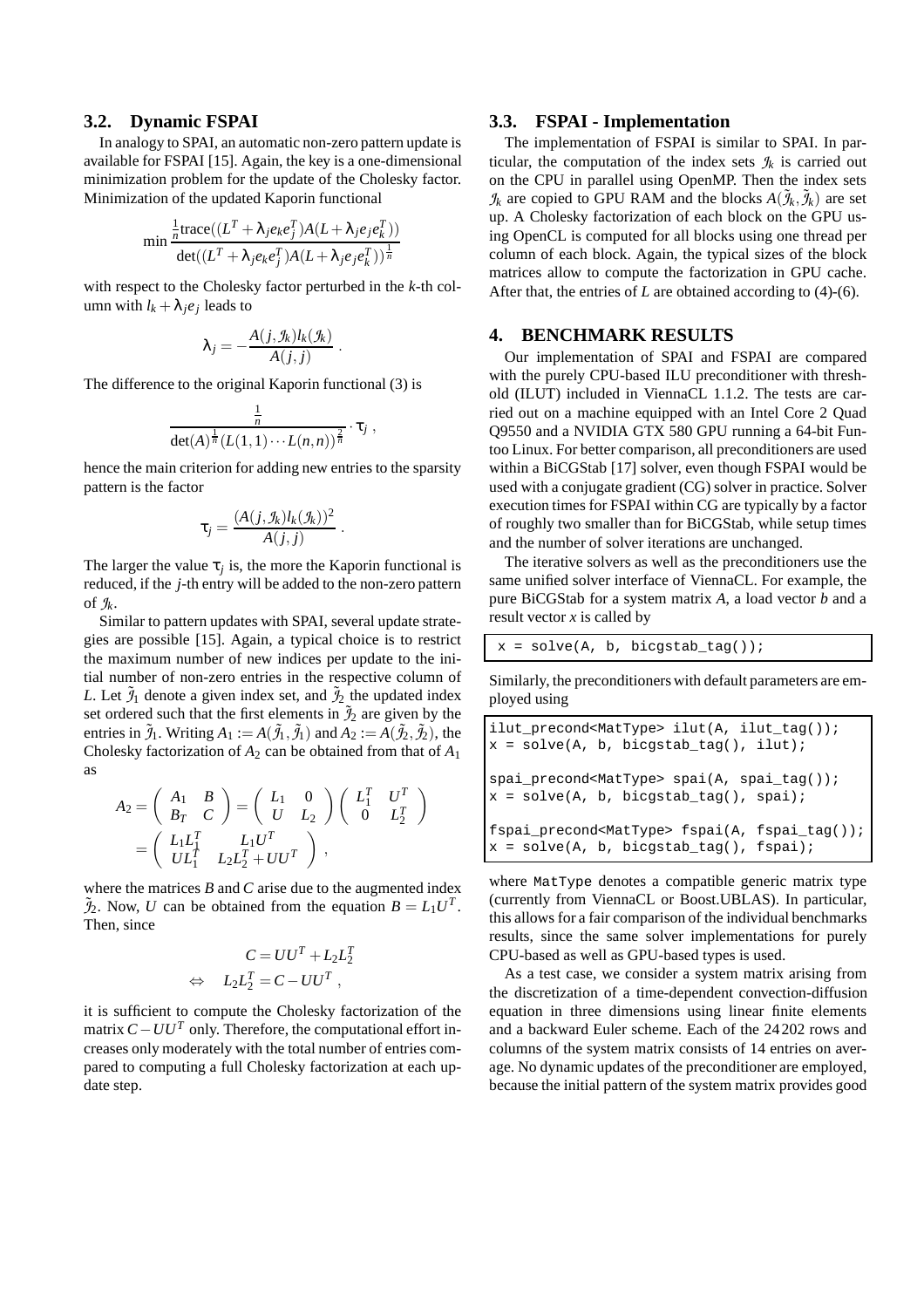|             | Setup $(\sec)$ | Solver (sec) | Memory (MB) |
|-------------|----------------|--------------|-------------|
| <b>ILUT</b> | 1.3            | 2.9          | 3.6         |
| SPAI, CPU   | 5.5            | 1.5          | 175         |
| SPAI, GPU   | 2.9            | 0.3          | 175         |
| FSPAI, CPU  | 0.2            | 1.6          | 53          |
| FSPAI, GPU  | 0.2            | 0 3          | 53          |

**Table 1.** Comparison of execution times for the preconditioner setup phase, the iterative solver phase and memory footprint of the individual preconditioners.

results. The norms of the relative residuals for a solver without preconditioner, with ILUT, with SPAI and FSPAI using the nonzero pattern of the system matrix are compared in Fig. 1. ILUT requires only 45 iterations to reduce the initial residual by ten orders of magnitude, SPAI and FSPAI require about 100, and the unpreconditioned solver reduces the residual only by three orders of magnitude within the first 100 iterations. Consequently, ILUT is most attractive in terms of the reduction of the number of required solver iterations.

The picture changes completely when looking at the reduction of the residual over the solver execution time, cf. Fig. 2. The residual reduction rate of SPAI and FSPAI on CPU and GPU are by a factor of three and ten higher than for ILUT respectively. Interestingly, the unpreconditioned CPU solver provides a similar residual reduction rate than SPAI and FS-PAI for our test case. Consequently, we conclude that it may still pay off to run a high number of iterations with an unpreconditioned solver rather than using a serial preconditioner on GPUs.

Preconditioner setup times are depicted in Tab. 1. FSPAI leads to the shortest setup times, which are by a factor of six smaller than for ILUT. In particular, the setup time of ILUT is larger than the setup and the solver execution time of FS-PAI. No further performance gain for the setup of FSPAI on the GPU rather than the CPU could be obtained, mostly because the dynamic memory allocations needed for the final CPU-based assembly of the sparse Cholesky factor and its transpose takes the majority of the execution time for the considered test case. The setup phases of SPAI and FSPAI suffer from a rather high memory footprint, resulting in 50-fold and 15-fold memory requirements compared to ILUT respectively. Nevertheless, in this case no splitting of the overall work load into chunks is necessary.

Comparing preconditioner setup times with solver iteration times in Tab. 1 shows that the use of GPUs puts much more emphasis on the preconditioner setup. Matrix-vector products and the vector operations in the solver phase can benefit much more from GPU acceleration than the algorithms using dynamic memory allocations required in the setup phase. For SPAI, solver cycle times are one quarter of the solver cycle



**Figure 1.** Comparison of relative residual norms over the BiCGStab solver iterations for the different preconditioners. ILUT requires only 45 iterations to reach a relative residual norm of 10−10, while about 100 iterations are required for SPAI and FSPAI respectively.



**Figure 2.** Comparison of the relative residual norms over the BiCGStab execution time. The SPAI and FSPAI preconditioners provide the fastest reduction of the residual with time, while ILUT is clearly a factor of two slower than the CPUbased solvers and a factor of ten slower than the GPU-based solver. Note that the ILUT preconditioner is applied on the CPU even if the solver is executed on the GPU, hence the CPU and the GPU lead to essentially identical timings.

time for the CPU case, while only one tenth of the total execution time is contributed by the solver cycles on the GPU. Similarly, setup times of FSPAI are one eight of the solver cycle times for the CPU case, while they are almost of the same magnitude for the GPU case. Consequently, no benchmark including SPAI or FSPAI sparsity pattern updates is carries out, because this would only add to the setup time, which is already identified as the bottleneck in the GPU case.